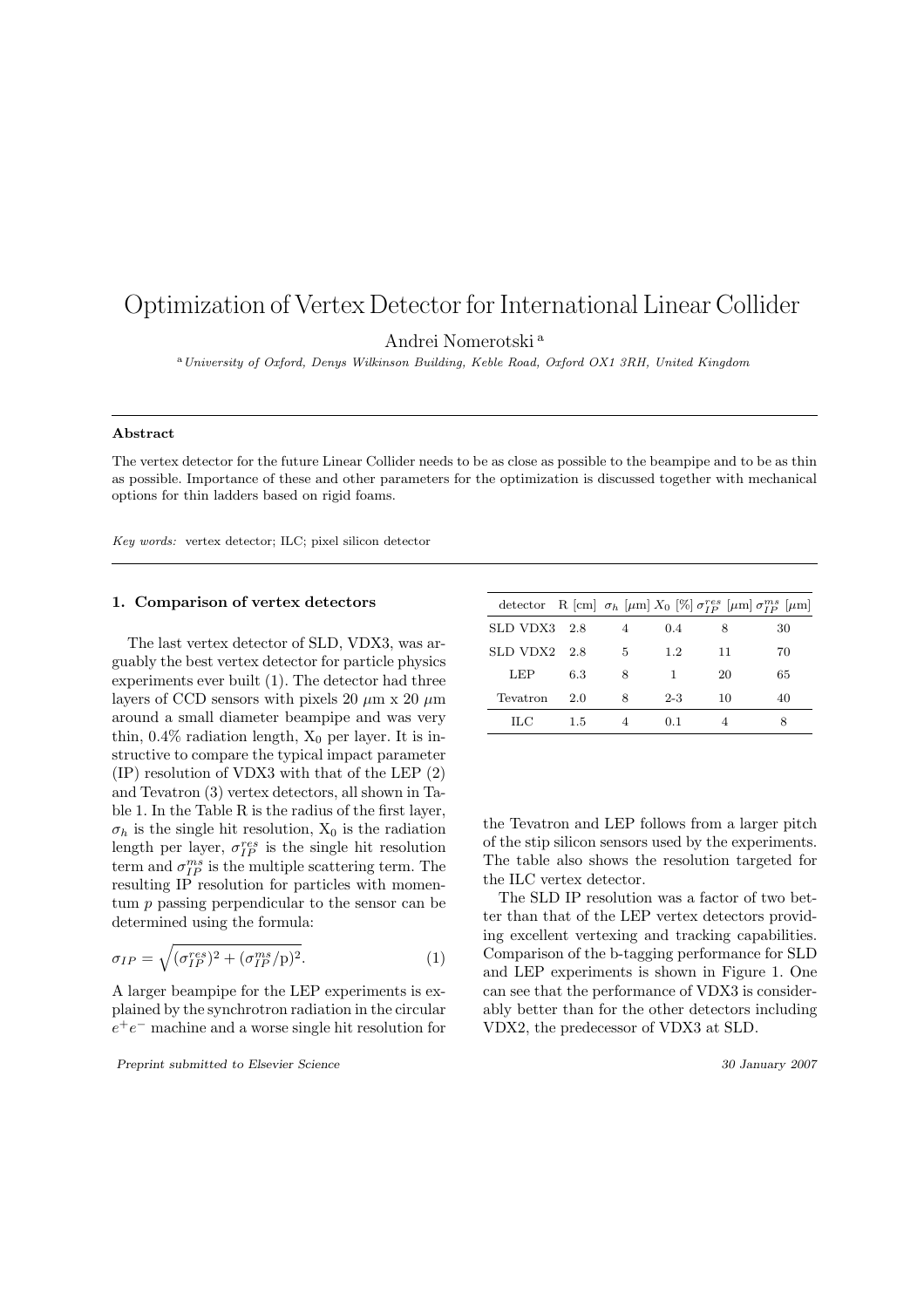

Fig. 1. Comparison of the b-tagging performance for SLD and LEP experiments.

## 2. Algorithms Based on Precise Vertexing

The superior resolution and pattern recognition of VDX3 allowed for innovative algorithms based on correct assignment of tracks to secondary and tertiary vertices. The tertiary vertices originate from the decay chains of B hadrons through D hadrons as both b- and c-quarks have considerable lifetime.

The vertex mass algorithm (4), for example, calculates the invariant mass of all tracks assigned to the secondary vertex assuming that they all are pions. This algorithm provides excellent separation between various species of quarks. This includes a good separation even between b- and c-quarks enabled by the difference in their masses. The vertex mass is the most important single contributor to the combined b-tagging procedure represented in Figure 1.

Two other important algorithms aimed to determine the sign of the quark charge are the vertex charge and vertex dipole (5). In the first one the total charge of tracks associated with a secondary vertex is calculated. Tracks from a possible tertiary vertex are included as well as they carry information about the charge of the parent. Figure 2 shows the reconstructed vertex charge for charged B mesons in Monte-Carlo simulations for ILC (6).



Fig. 2. Reconstructed vertex charge for  $B^+$  and  $B^-$  mesons.

The vertex charge has a binary behaviour - a lost or wrongly assigned track changes the charge of the vertex which makes every track important for the correct charge reconstruction. This particular feature makes the vertex charge algorithm sensitive to low  $p_T$  tracks hence sensitive to the amount of material as this enters the multiple scattering term in the IP resolution formula.

One of the goals of the vertex detector optimisation is comparison of different detector layouts to determine trade-offs between various design parameters. From the discussion above it is clear that the vertex charge algorithm should have a better discrimination for the designs than the b-tagging as the b-tagging relies on all tracks and contribution of a single track is averaged out.

The vertex charge algorithm is a crucial tool in a number of physics analyses. One class of such analyses includes pair production of quarks. The forward-backward asymmetry of this production in the Standard Model can be modified by various new phenomena processes (e.g. extra dimensions (8)). The full sensitivity is obtained when the asymmetry is measured as a function of the polar angle with respect to the direction of colliding particles and the flavour of the b and anti-b quarks is determined by the vertex charge. Other applications include angle correlations between heavy flavour jets and other objects in the event. This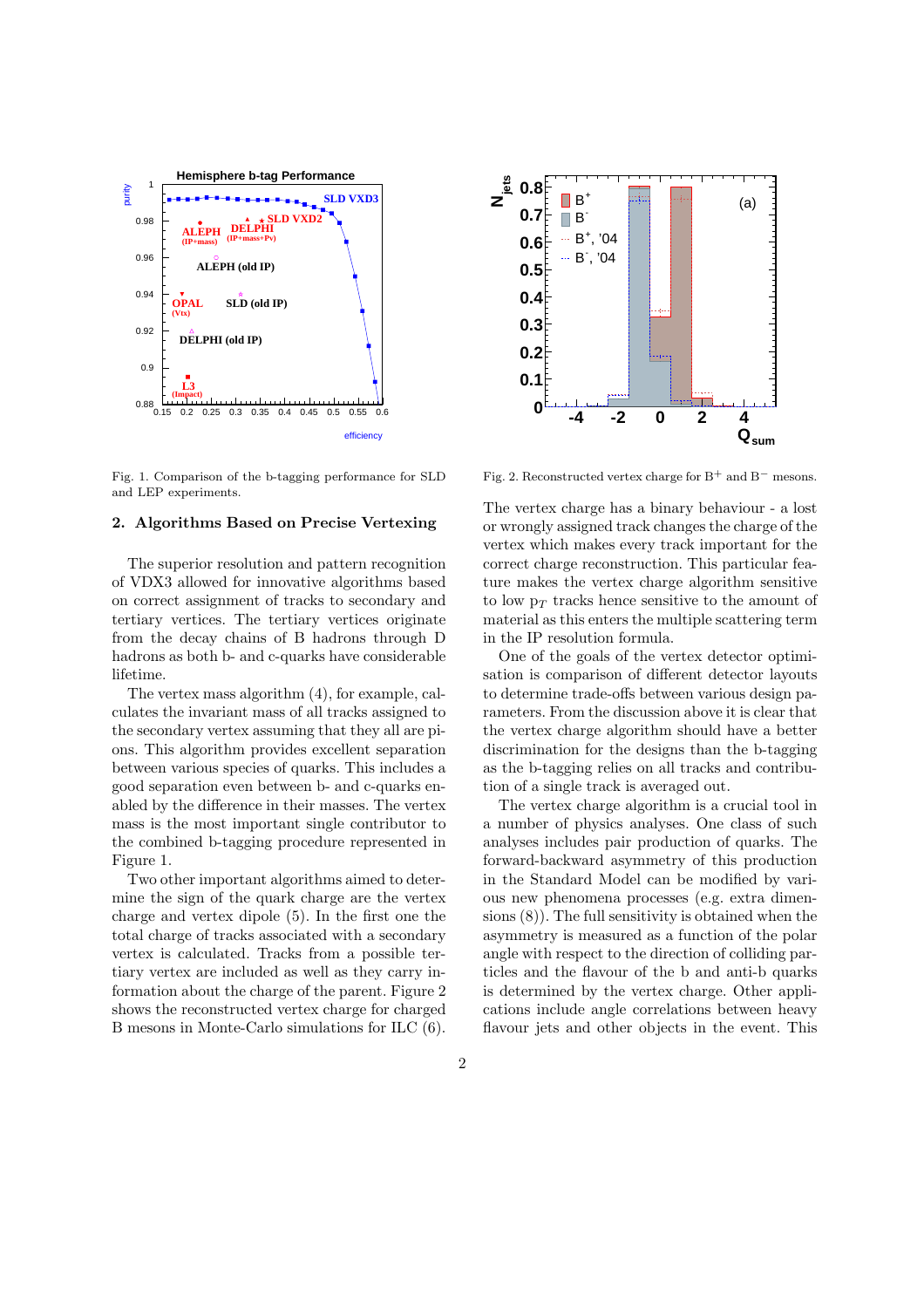can identify polarization of decay products of the top quarks which is also sensitive to various new physics scenarios (9). The angle correlations help to distinguish SUSY from the Little Higgs models (10) which both result in similar signatures different only in the spin of exotic neutral particles which are not detected directly. However angle correlations measured through the vertex charge of heavy quark jets are sensitive to this difference.

Another important algorithm of flavour tagging is the vertex dipole where the b or anti-b quark fragments into neutral B hadrons so it cannot be identified by the vertex charge as it is equal to zero in both cases. The vertex dipole is defined as a signed distance between secondary and tertiary vertices where the sign is defined by the difference of vertex charges in two vertices.

Other algorithms useful for optimization of the vertex detector are the bottom, charm and  $\tau$  tagging. They can be especially sensitive to the detector parameters for soft  $b/c/\tau$  jets predicted by the SUSY scenarios which are constrained by Cold Dark Matter results (10). Also a smaller lifetime of the charm quark and  $\tau$  lepton makes their identification through displaced vertices more demanding.

#### 3. Dependence on Parameters

The LCFI (Linear Collider Flavour Identification) collaboration used the vertex charge as optimisation tool for initial studies of the ILC vertex detector (6). One of the most important result of the study is the sensitivity to the beampipe radius in the interaction point. Figure 3 shows the mistag rate (probability to reconstruct B<sup>0</sup> as B<sup>+</sup> or B<sup>-</sup>) as function of the jet energy for three geometries different in location of the first layer of the detector. As expected the mistag is a strong function of the minimal radius which needs to be as small as possible to obtain the best performance. To quantify the gain the corresponding luminosity factors based on the efficiency deterioration at a constant mistag have been calculated. For example, 70% more luminosity is needed for 50 GeV jets if the radius is increased from 15 mm to 25 mm assum-



Fig. 3. Probability to reconstruct B<sup>0</sup> as B<sup>+</sup> or B<sup>-</sup> as function of the jet energy for three geometries different in location of the first layer of the detector.

ing double-tagging of b-jets. Note that the increase will also require the increase of the thickness for the Be beampipe from 0.4 mm to 1 mm (6).

Figure 4 shows the effect of various parameters on the mistag rate. The default configuration (minimal radius 15 mm,  $P_T$  cutoff in tracking 0.1 GeV and thickness per layer  $0.1\%$   $X_0$ ) is compared to configurations where one of these three parameters has been changed (minimal radius  $25 \text{ mm}$ ,  $P_T$  cutoff in tracking 0.2 GeV and thickness per layer 0.4%  $X_0$ ). Strong sensitivity to material and  $p_T$  cutoff has been observed. Note that in these studies the ideal tracking (no fake tracks) has been used and no secondaries from interactions with material have been assumed so the real performance is expected to be somewhat worse. Apart from the multiple scattering term in IP resolution there are some additional material effects that are worth mentioning - production of the secondaries and also tails in the resolution function. The gamma conversions and generation of energetic delta-electrons in the material of the detector will increase the overall occupancy and will create displaced vertices in the vertex detector volume. Their effect will depend on the sophistication of the reconstruction software so its evaluation will require full simulation of the detector and a realistic tracking and vertexing code.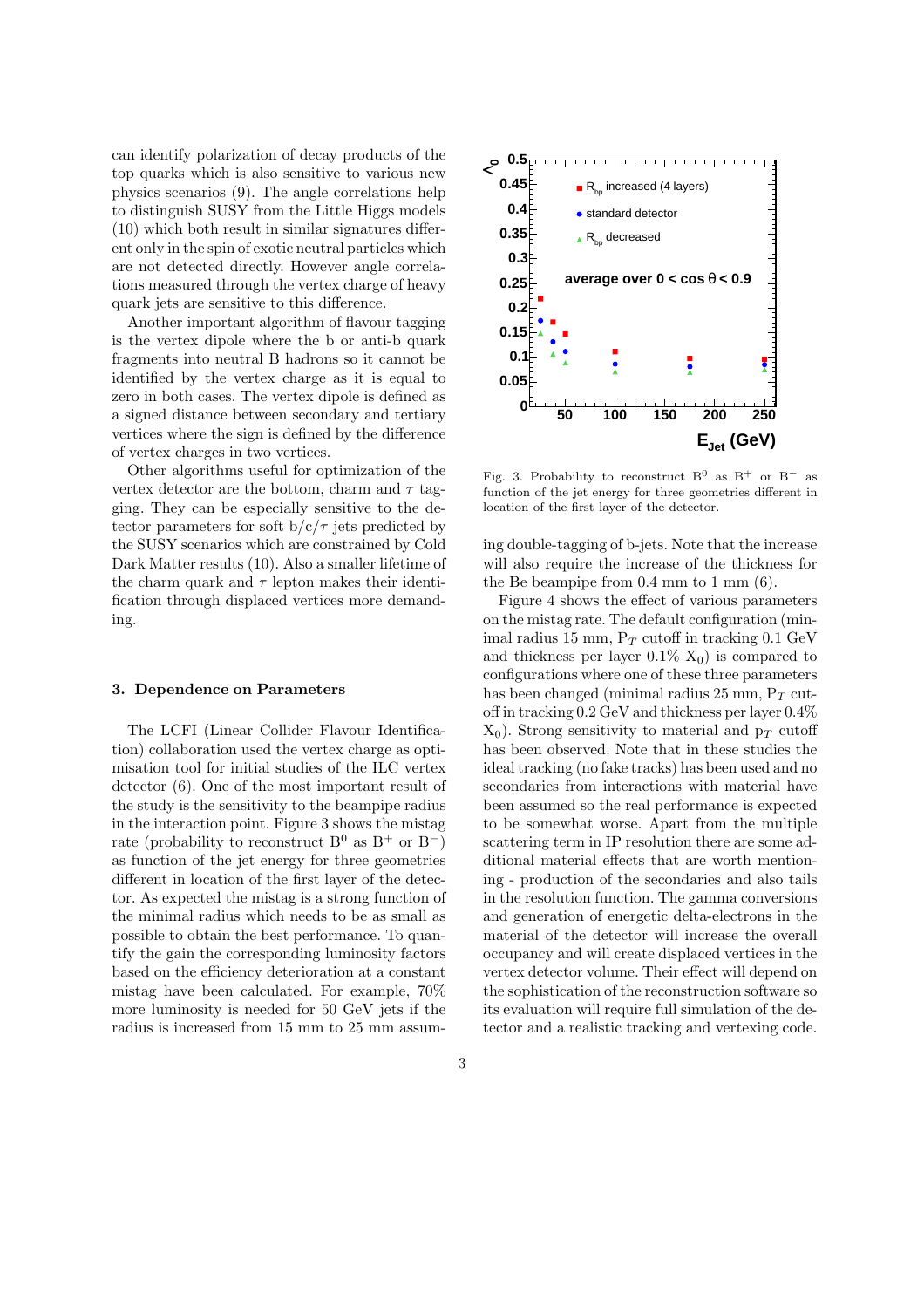

Fig. 4. Degradation in performance for minimal radius 25 mm,  $P_T$  cutoff in tracking 0.2 GeV and thickness per layer  $0.4\%$  X<sub>0</sub>.

Another important topic in the discussion of material balance in the vertex detector is the inhomogeneity of the material distribution which will result in the tails of the resolution function. This can be accounted for by accurate description of material in the reconstruction software. The tails of the resolution can also originate from several other reasons like the angle and  $p_T$  dependence of the resolution or the clustering algorithm. Accurate description of material and sophistication of the reconstruction software are important to take advantage of a good detector.

To fully explore the sensitivity of various designs to the mentioned above parameters one needs a suite of software tools which should include realistic simulations of interactions with the detector material and advanced tracking and vertexing packages. One of them, the vertexing package ZVTOP developed by the LCFI collaboration, includes the topological vertex finder ZVTOP, additional ghost track enhancement algorithm ZVKIN and is fully integrated into the ILC MonteCarlo, tracking and software frameworks. The package has been inspired by the vertexing code used by the SLD detector (7). The package also has a flavour tagging part based on a neural net algorithm.

Considerations above show that the thinnest

possible detector is needed but, of course, the final design will be a trade-off between the ideal and reality. The TESLA TDR released in 2001 had the thickness of the vertex detector at  $0.06\%$  X<sub>0</sub> per layer. This has been changed in 2003 to a more realistic number 0.1% and stayed at this number till now. All effort should be made to maintain this goal as this is a crucial parameter.

The above considerations were to demonstrate that the Linear Collider conditions allow to do much more sophisticated vertexing algorithms than at other machines through the correct particle assignment to secondary and tertiary vertices. The two big items in the vertex detector optimization are the small diameter beampipe and the thin detector. Next section discusses how to achieve the 0.1% radiation length per layer.

## 4. Mechanical Options

The target of  $0.1\%$  X<sub>0</sub> per layer which is equivalent to  $100 \mu m$  of silicon is a huge challenge. Studies carried out during the last years by the LCFI collaboration already investigated several methods. Unsupported thin silicon where the longitudinal tensioning provides stiffness has no lateral stability and is not believed to be promising. The other technique involved thin substrates of various materials. In this case a silicon sensor is thinned to the epitaxial layer of about 25  $\mu$ m and then glued to a low mass substrate which provides lateral stability. The longitudinal stiffness in this case is still coming from a moderate tension. Beryllium has the best specific stiffness and has been used before at SLD where the ladder was composed of 0.15 mm of Si and 0.37 mm of Be.

Ladders based on Be and carbon fibre (CF) substrates have been constructed with the total thickness of  $0.15\%$   $X_0$  achieved for Be and  $0.09\%$  for CF. The CTE mismatch was causing a rippling effect for Be while for the CF substrate the mismatch is much smaller and the rippling does not occur. However in both cases the lateral stability was determined to be insufficient.

The most promising technique investigated so far is based on rigid foam structures made of RVC